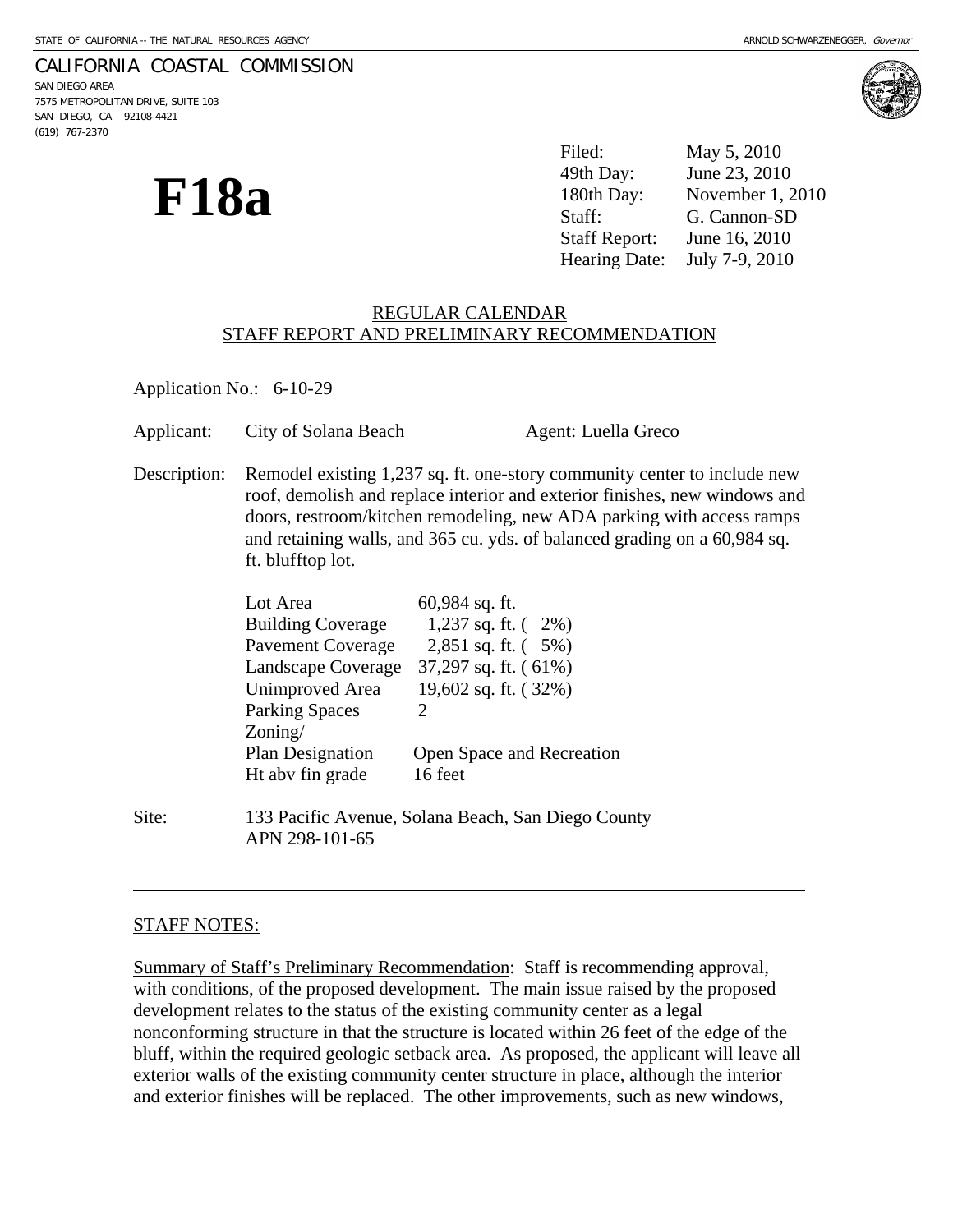doors, roof and remodeling of the restrooms and kitchen facilities and ADA access improvements will not increase the size of the existing structure or affect bluff stability.

While the proposed improvements are substantial and clearly go beyond normal repair and maintenance, the proposed improvements do not result in a greater risk to the existing nonconforming structure over that which currently exists, as there is no new floor area being added and the footprint of the structure remains the same. Therefore, the proposed improvements to the existing blufftop structure will not result in the need for shoreline protection any more than the need that currently exists with the present structure.

Standard of Review: Chapter 3 policies of the Coastal Act.

l

 $\overline{a}$ 

Substantive File Documents: City of Solana Beach General Plan and Zoning Ordinance; "Initial Study & Mitigated Negative Declaration 133 Pacific Avenue Fletcher Cove Community Center" dated March 2010; "Limited Geotechnical Investigation/Evaluation For Fletcher Cove Community Center" by TerraCosta Consulting Group dated February 11, 2010; "Response to Coastal Commission Review Comments" dated 5/4/2010 by TerraCosta Consulting Group; CDP Nos. 6-87-391/Childs; 6-92- 82/Victor, 6-92-212/Wood, 6-93-181/Steinberg, 6-97-165/Wood, Lucker; 6-98-148/City of Solana Beach; 6-99-91/Becker; 6-99-95/City of Solana Beach, 6-99-100/Presnell, et.al., 6-99-103/ Coastal Preservation Association, 6-00-66/Pierce, Monroe and 6-02-84/Scism, 06-03- 33/Surfsong, 6-04-83/Cumming, Johnson 6-05-72/Las Brisas and 6-07- 124/Brehmer, Caccavo.

## I. PRELIMINARY STAFF RECOMMENDATION:

The staff recommends the Commission adopt the following resolution:

# **MOTION:** *I move that the Commission approve Coastal Development Permit No. 6-10-29 pursuant to the staff recommendation.*

## **STAFF RECOMMENDATION OF APPROVAL:**

Staff recommends a **YES** vote. Passage of this motion will result in approval of the permit as conditioned and adoption of the following resolution and findings. The motion passes only by affirmative vote of a majority of the Commissioners present.

# **RESOLUTION TO APPROVE THE PERMIT:**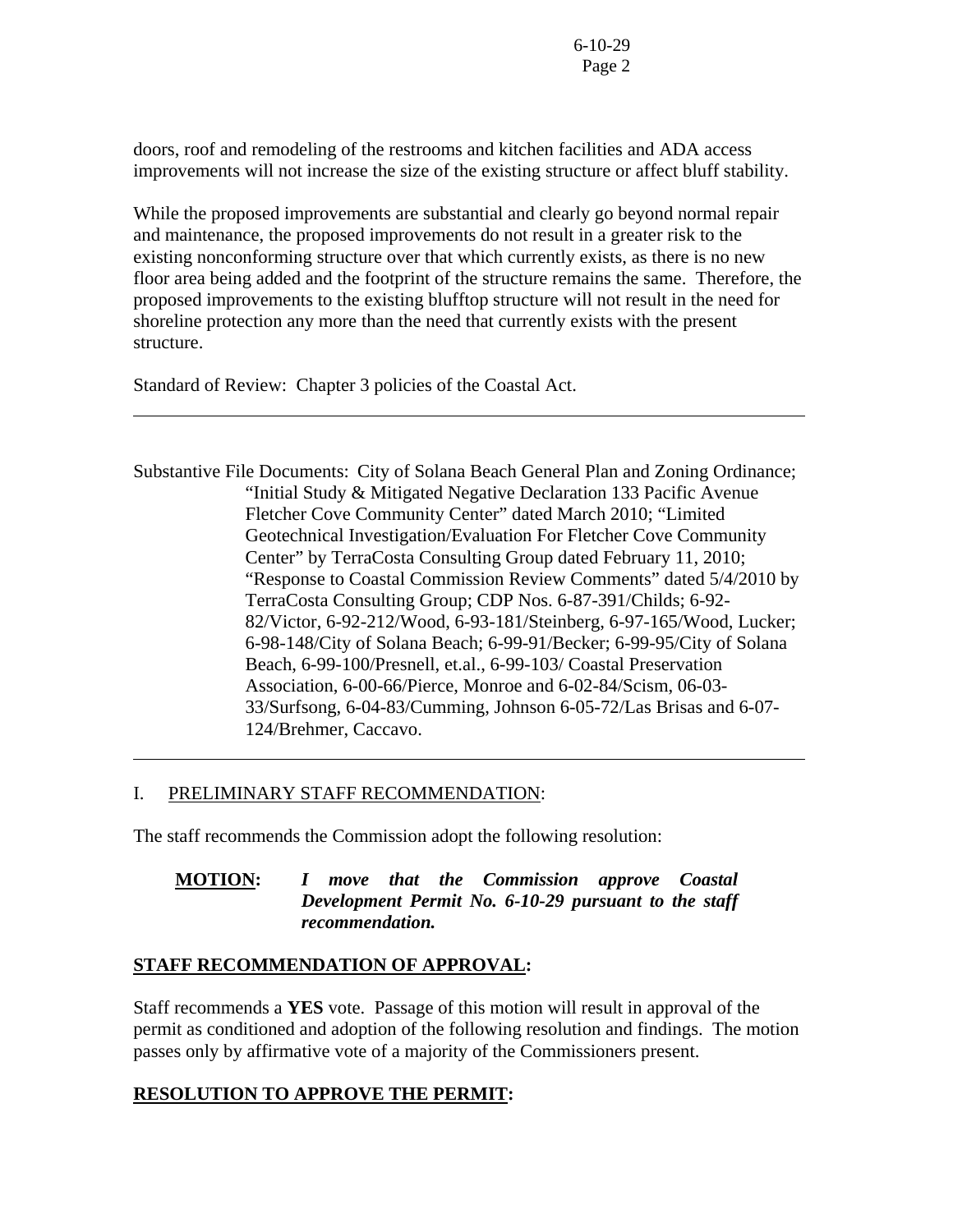The Commission hereby approves a coastal development permit for the proposed development and adopts the findings set forth below on grounds that the development as conditioned will be in conformity with the policies of Chapter 3 of the Coastal Act and will not prejudice the ability of the local government having jurisdiction over the area to prepare a Local Coastal Program conforming to the provisions of Chapter 3. Approval of the permit complies with the California Environmental Quality Act because either 1) feasible mitigation measures and/or alternatives have been incorporated to substantially lessen any significant adverse effects of the development on the environment, or 2) there are no further feasible mitigation measures or alternatives that would substantially lessen any significant adverse impacts of the development on the environment.

II. Standard Conditions.

See attached page.

## III. Special Conditions.

The permit is subject to the following conditions:

 **1. Final Plans. PRIOR TO ISSUANCE OF THE COASTAL DEVELOPMENT PERMIT**, the applicant shall submit to the Executive Director for review and written approval, final site and building plans that have been approved by the City of Solana Beach and that substantially conform with the plans by Stephen Dalton Architect dated August 28, 2009, but shall be revised to include the following:

- a. Any existing permanent irrigation system located on the bluff top site shall be removed or capped and no new permanent irrigation system shall be installed.
- b. All runoff from the community center and impervious surfaces on the site shall be collected and directed away from the bluff edge towards the street.
- c. The community center and accessory improvements (i.e., fencing walkways, walls, parking, etc.) proposed and/or remaining on the site shall be detailed and drawn to scale on a site plan. No new fencing or other accessory structures shall be located closer than 5 feet landward of the natural bluff edge.

The permittee shall undertake the development in accordance with the approved plans. Any proposed changes to the approved plans shall be reported to the Executive Director. No changes to the plans shall occur without a Coastal Commission approved amendment to this coastal development permit unless the Executive Director determines that no amendment is legally required.

 **2. Final Landscape Plans. PRIOR TO THE ISSUANCE OF THE COASTAL DEVELOPMENT PERMIT**, the applicant shall submit for the review and written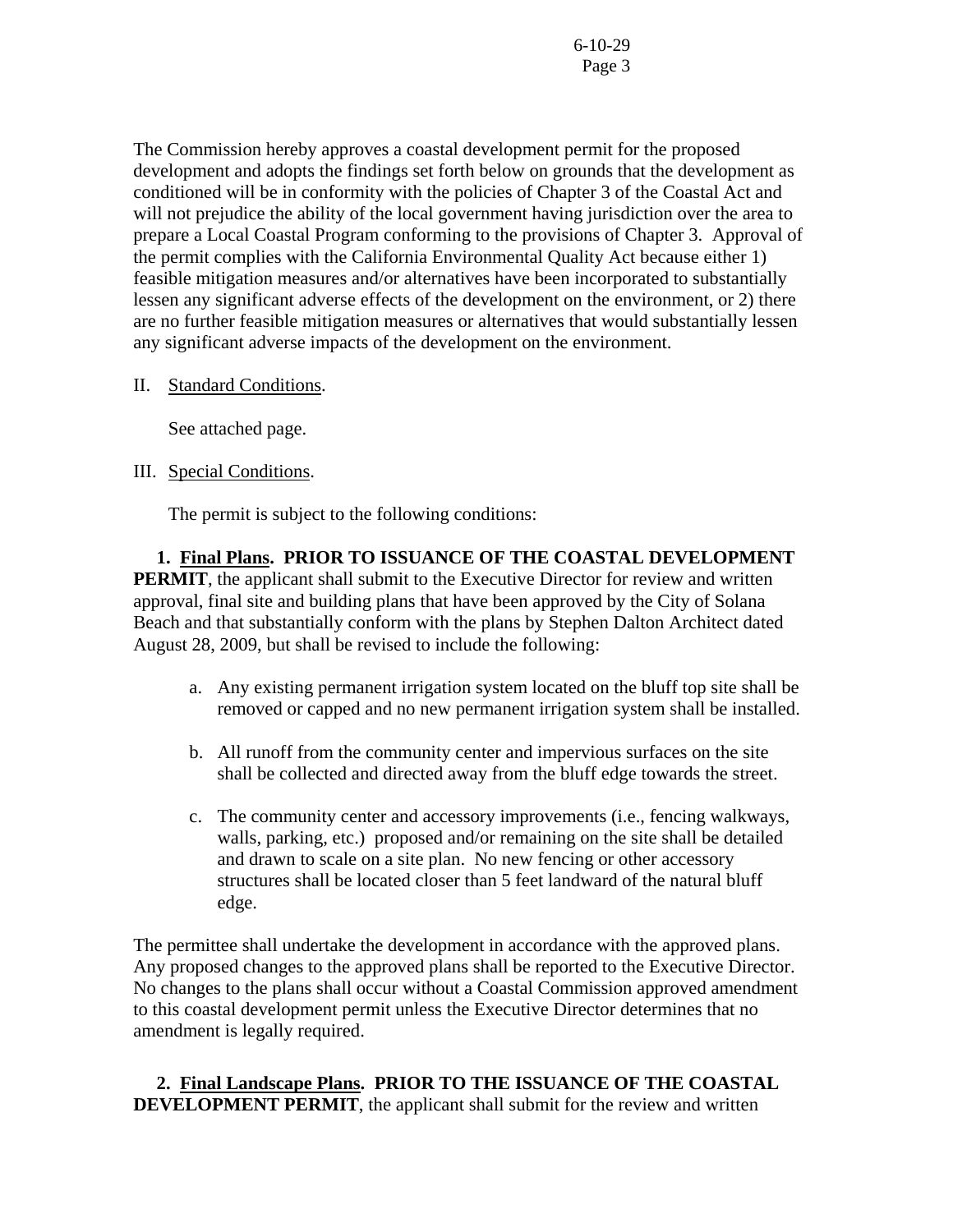approval of the Executive Director, a final landscaping plan for the Solana Beach Community Center development that incorporates the following:

a. A plan showing the type, size, extent and location of all plant materials on the site.

b. All new plant material shall consist of drought tolerant native, non-invasive plant materials. No plant species listed as problematic and/or invasive by the California Native Plant Society, the California Invasive Plant Council, or as may be identified from time to time by the State of California shall be employed or allowed to naturalize or persist on the site. No plant species listed as 'noxious weed' by the State of California or the U.S. Federal Government shall be utilized within the property. New trees shall be prohibited in areas that affect public views of the ocean.

- c. No new permanent irrigation system shall be installed.
- d. The use of rodenticides is prohibited.
- e. A written commitment by the applicant that all required plantings shall be maintained in good growing conditions, and whenever necessary, shall be replaced with new plant materials to ensure continued compliance with applicable landscape requirements.
- f. Five years from the date of issuance of the coastal development permit, the applicant shall submit for review and written approval of the Executive Director, a landscape monitoring report, prepared by a licensed Landscape Architect or qualified Resource Specialist, that certifies the on-site landscaping is in conformance with the landscape plan approved pursuant to this Special Condition. The monitoring report shall include photographic documentation of plant species and plant coverage.

If the landscape monitoring report indicates the landscaping is not in conformance with or has failed to meet the performance standards specified in the landscaping plan approved pursuant to this permit, the applicant, or successors in interest, shall submit a revised or supplemental landscape plan for the review and written approval of the Executive Director. The revised landscaping plan must be prepared by a licensed Landscape Architect or Resource Specialist and shall specify measures to remediate those portions of the original plan that have failed or are not in conformance with the original approved plan.

The permittee shall undertake the development in accordance with the approved landscape plans. Any proposed changes to the approved landscape plans shall be reported to the Executive Director. No changes to the landscape plans shall occur without a Coastal Commission approved amendment to this coastal development permit unless the Executive Director determines that no amendment is legally required.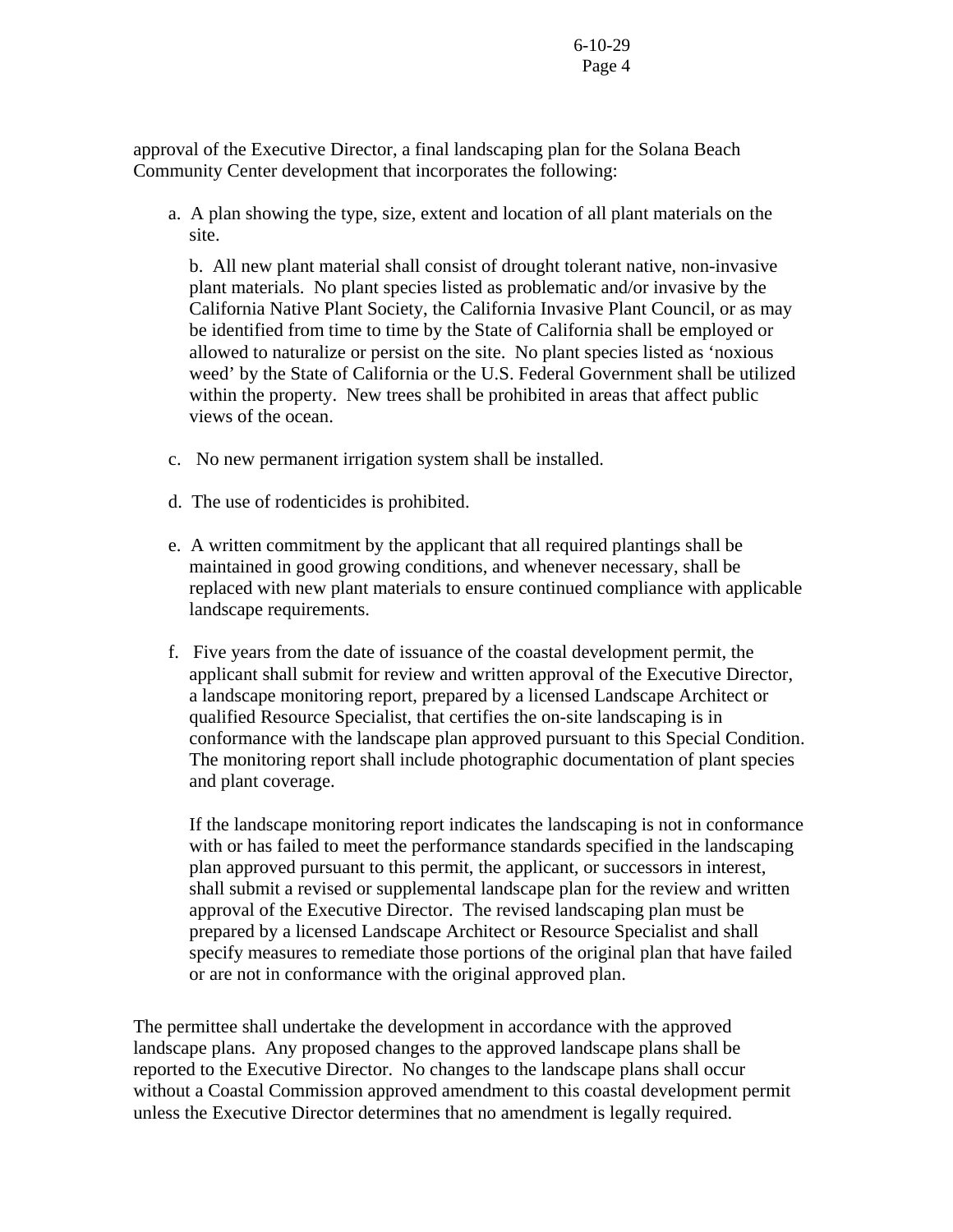## **3. Assumption of Risk, Waiver of Liability and Indemnity Agreement**

- A. By acceptance of this permit, the applicant acknowledges and agrees (i) that the site may be subject to hazards from waves, bluff retreat and erosion; (ii) to assume the risks to the applicant and the property that is the subject of this permit of injury and damage from such hazards in connection with this permitted development; (iii) to unconditionally waive any claim of damage or liability against the Commission, its officers, agents, and employees for injury or damage from such hazards; and (iv) to indemnify and hold harmless the Commission, its officers, agents, and employees with respect to the Commission's approval of the project against any and all liability, claims, demands, damages, costs (including costs and fees incurred in defense of such claims), expenses, and amounts paid in settlement arising from any injury or damage due to such hazards.
- B. **PRIOR TO ANY CONVEYANCE OF THE PROPERTY THAT IS THE SUBJECT OF THIS COASTAL DEVELOPMENT PERMIT**, the applicant shall execute and record a deed restriction, in a form and content acceptable to the Executive Director: (1) indicating that, pursuant to this permit, the California Coastal Commission has authorized development on the subject property, subject to terms and conditions that restrict the use and enjoyment of that property (hereinafter referred to as the "Standard and Special Conditions"); and (2) imposing all Standard and Special Conditions of this permit as covenants, conditions and restrictions on the use and enjoyment of the Property. The restriction shall include a legal description of the applicant's entire parcel or parcels. It shall also indicate that, in the event of an extinguishment or termination of the deed restriction for any reason, the Standard and Special Conditions of this permit shall continue to restrict the use and enjoyment of the subject property so long as either this permit or the development it authorizes – or any part, modification, or amendment thereof – remains in existence on or with respect to the subject property.
- C. **PRIOR TO ISSUANCE OF THE COASTAL DEVELOPMENT PERMIT**, the applicant shall submit a written agreement, in a form and content acceptable to the Executive Director, incorporating all of the above terms of this condition.

 **4. Future Response to Erosion**. If in the future the permittee seeks a coastal development permit to construct bluff or shoreline protective devices, the permittee shall include in the permit application information concerning alternatives to the proposed bluff or shoreline protection that will eliminate impacts to scenic visual resources, public access and recreation and shoreline processes. Alternatives shall include but not be limited to: relocation of portions of the principal structures that are threatened, structural underpinning, and other remedial measures capable of protecting the principal structures and providing reasonable use of the property, without constructing bluff or shoreline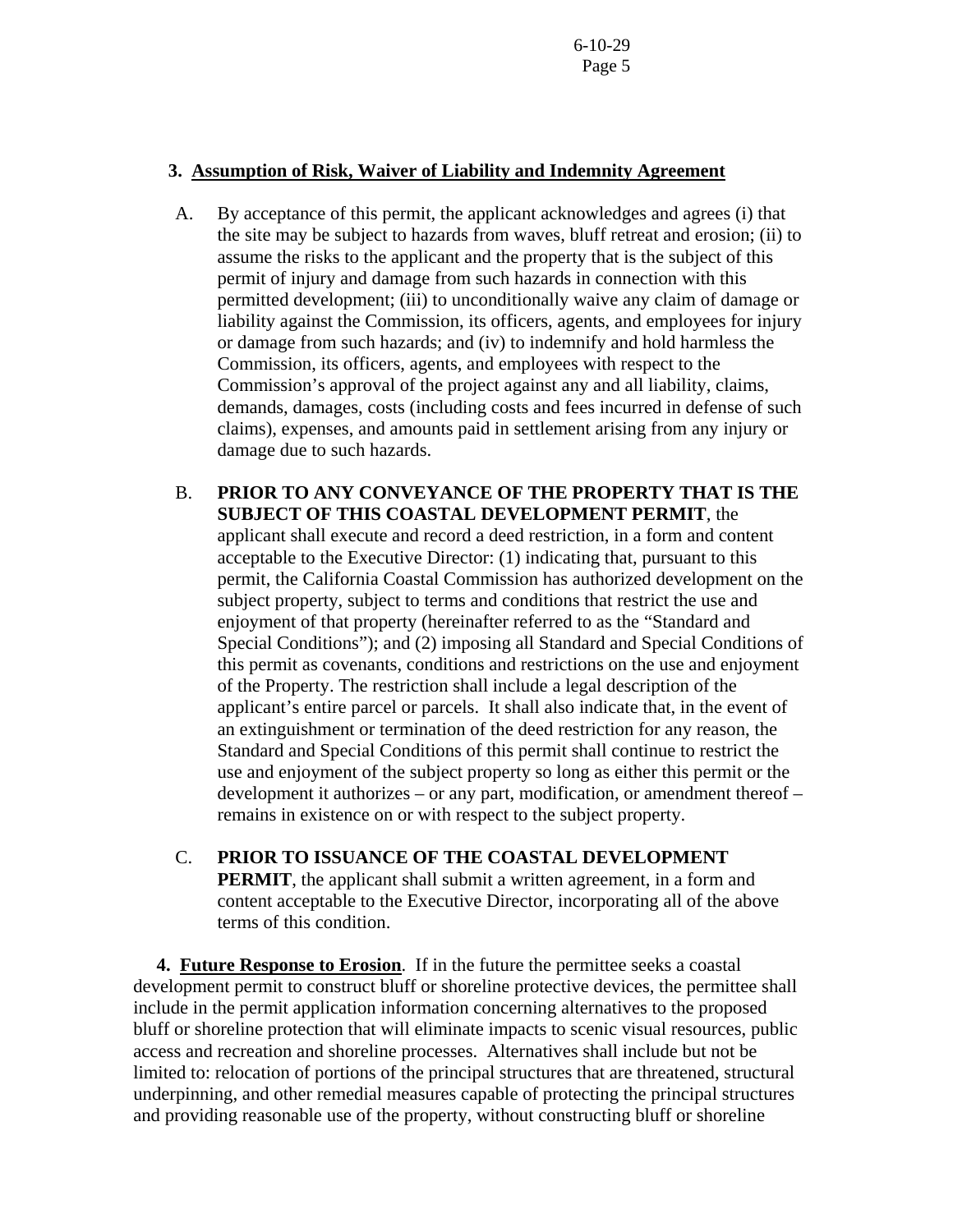stabilization devices. The information concerning these alternatives must be sufficiently detailed to enable the Coastal Commission or the applicable certified local government to evaluate the feasibility of each alternative, and whether each alternative is capable of protecting existing structures that are in danger from erosion. No shoreline protective devices shall be constructed in order to protect ancillary improvements (patios, decks, fences, landscaping, etc.) located between the principal structures and the ocean.

 **5. Future Development**. This permit is only for the development described in coastal development permit No. 6-10-29. Pursuant to Title 14 California Code of Regulations Section 13253(b)(6), the exemptions otherwise provided in Public Resources Code Section 30610(b) shall not apply. Accordingly, any future improvements to the existing structure other than those authorized by coastal development permit No. 6-10-29, including but not limited to repair and maintenance identified as requiring a permit in Public Resources Code section 30610(d) and Title 14 California Code of Regulations section 13252(a)-(b), shall require an amendment to permit No. 6-10-29 from the California Coastal Commission.

### IV. Findings and Declarations.

The Commission finds and declares as follows:

 **1. Detailed Project Description/History**. The proposed project involves remodeling of an existing 1,237 sq. ft. one-story community center and construction of ADA access improvements on a 60,984 sq. ft. blufftop lot that is part of Fletcher Cove Beach Park, the city's primary beach access area. The project site is located at 133 Pacific Avenue, just northwest of the western terminus of Lomas Santa Fe Drive in the City of Solana Beach. Based on the submitted plans, the existing community center is located approximately 26 ft. from the bluff edge at its closest point, with approximately 1/3 of the structure located within 40 ft. of the bluff edge. In addition to the community center, the existing site includes a shuffleboard court covered by trellis, landscaping and a chain link fence along the west side of the site approximately 10 feet inland of the bluff edge. The project will not add any new floor area or change the footprint of the existing community center. However, pursuant to Section 13253(b)(1) of the Commission's Code of Regulations, because the project involves improvements where both the improvements and the existing structure are located within 50 ft. of the edge of the bluff, a coastal development permit is required.

Based on the plans by Stephen Dalton Architect dated August 28, 2009 submitted with this application, the following improvements are proposed:

**Interior Changes:** The interior changes consist of: removal and replacement of interior finishes and fixtures along with remodeling of the restrooms and kitchen to include new plumbing and electrical wiring.

**Exterior Changes:** The exterior changes consist of: removal and replacement of the exterior finishes; removal and replacement of all doors and windows; door widening; roof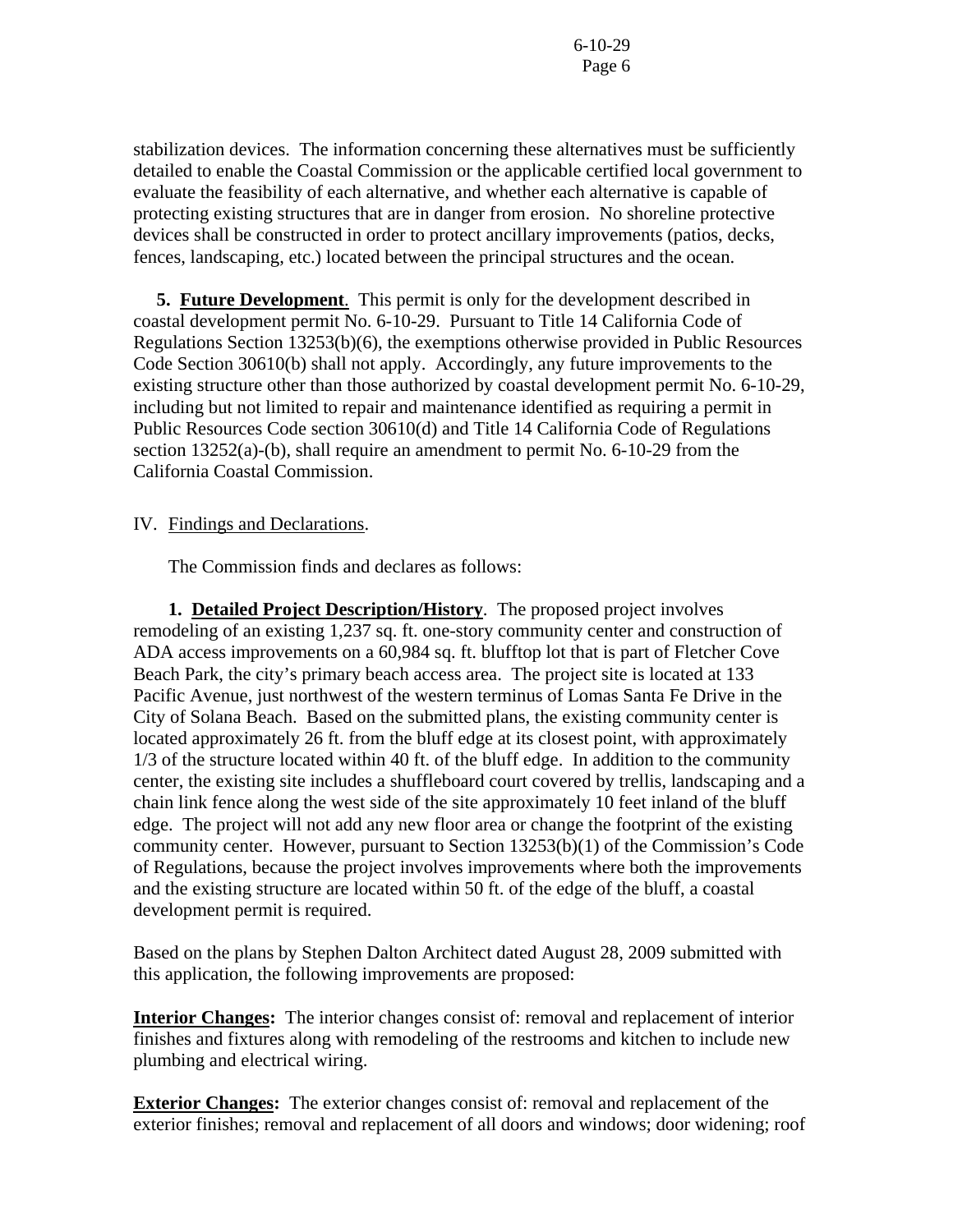replacement. No new foundation footings are proposed, however, six tie-down concrete blocks are proposed to be poured for bolting the existing structure to the underlying foundation consistent with current building code requirements.

**Other Improvements:** Construction of driveway, two ADA parking spaces, ADA paths/ramps, a decomposed granite pedestrian path, a 4 to 8 ft.-high retaining wall along the north side of ADA parking area, an approximate 4 ft.-high keystone wall along the west side of the ADA parking area, demolition of existing shuffle board court and trellis shading, installation of outdoor patio area, and new landscaping. These improvements will require 365 cu. yds. of balanced grading. An existing chain link fence along the west side of the existing lot is proposed to be removed and a new lightweight see-through fence is proposed.

The City of Solana Beach does not yet have a certified Local Coastal Program (LCP) and, therefore, Chapter 3 of the Coastal Act is the standard of review.

 **2. Improvements to Blufftop Structures**. Coastal Act sections 30240(b) and 30253 are applicable to the proposed development and state, in part:

## **30240(b)**

Development in areas adjacent to environmentally sensitive habitat areas and parks and recreation areas shall be sited and designed to prevent impacts which would significantly degrade those areas, and shall be compatible with the continuance of those habitat and recreation areas.

## **Section 30253**

New development shall do all of the following:

 (a) Minimize risks to life and property in areas of high geologic, flood, and fire hazard.

 (b) Assure stability and structural integrity, and neither create nor contribute significantly to erosion, geologic instability, or destruction of the site or surrounding area or in any way require the construction of protective devices that would substantially alter natural landforms along bluffs and cliffs.

 $[ \ldots]$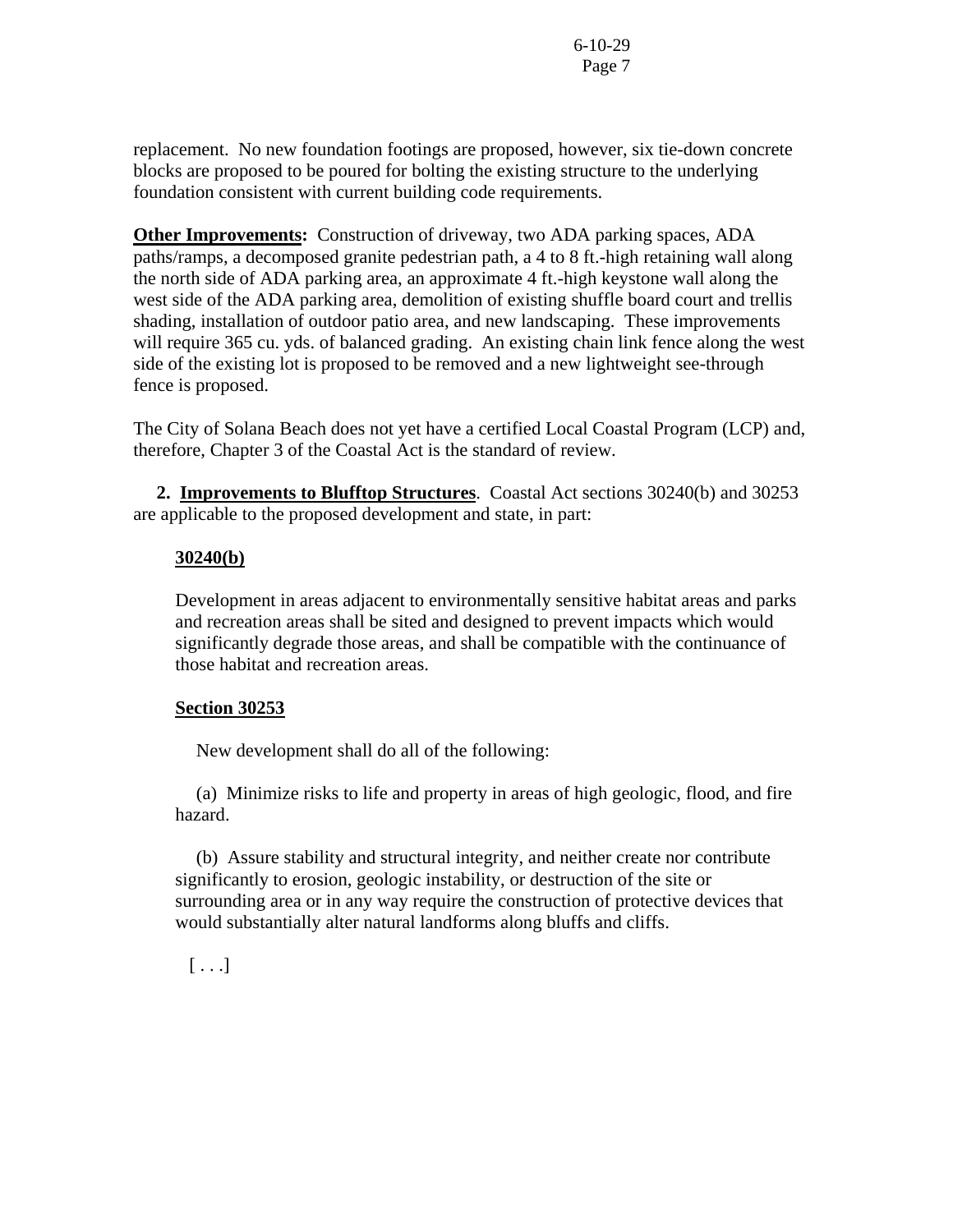## **A. Blufftop Stability.**

Both the above cited sections are applicable to the Commission's review of new blufftop development and improvements to existing blufftop development such as that proposed. The policies are designed to assure that development in such hazardous locations and adjacent to parks and recreation areas, such as the public beach, are sited and designed to reduce risks and to prevent impacts which would significantly degrade those areas. In review of blufftop development in nonconforming locations, i.e. with insufficient geologic setbacks, the Commission must assure any development which is approved will not contribute to the destruction of the site or the surrounding area, in this case the public parkland comprised of the bluffs and beach. Approved development must also be designed to prevent impacts to those areas. One means to assure such protection of public beach recreational areas is to assure, to the extent possible, that improvements or new development will not require protective devices that substantially alter the natural landforms along bluffs and adversely impact visual quality, coastal processes and public access along the shoreline.

The site of the proposed development is on top of an approximately 80 ft. high coastal bluff in the City of Solana Beach. Because of the natural process of continual bluff retreat, coastal bluffs in this area and at the subject site are considered a hazard area. A recent geotechnical letter prepared for the site identifies that the bluff face seaward of the community center is subject to erosion to a greater extent than elsewhere along the Solana Beach shoreline:

The Community Center is approximately 26 feet landward of the bluff edge at the northwest corner of the building. In the absence of a protective sand beach, and due in part to the more erodible older Pleistocene-age lagoonal deposits that comprise the lower portion of the bluff, the bluff along the back of Fletcher Cove has an average annual erosion rate approaching 1 foot. As such we would expect upwards of 5 to 10 feet of retreat over the next 5 to 10 years. The principal building is not in imminent danger now and is not expected to be in the next five to ten years. ("Response to Coastal Commission Review Comments" dated 5/4/2010 by TerraCosta Consulting Group)

The Commission's Technical Services division has reviewed the applicant's geotechnical documents and has confirmed that the proposed improvements, as conditioned, will not have any adverse impact on bluff stability.

A number of significant bluff failures have occurred along this stretch of coastline, including several slides on the bluffs below the subject site as well as both north and south of the subject site. In addition, documentation has been presented in past Commission actions concerning the unstable nature of the bluffs in this area of the coast (ref. CDP Nos. 6-87-391/Childs; 6-92-82/Victor, 6-92-212/Wood, 6-93-181/Steinberg, 6- 97-165/Wood, Lucker; 6-98-148/City of Solana Beach; 6-99-91/Becker; 6-99-95/City of Solana Beach, 6-99-100/Presnell, et.al, 6-99-103/ Coastal Preservation Association, 6-00-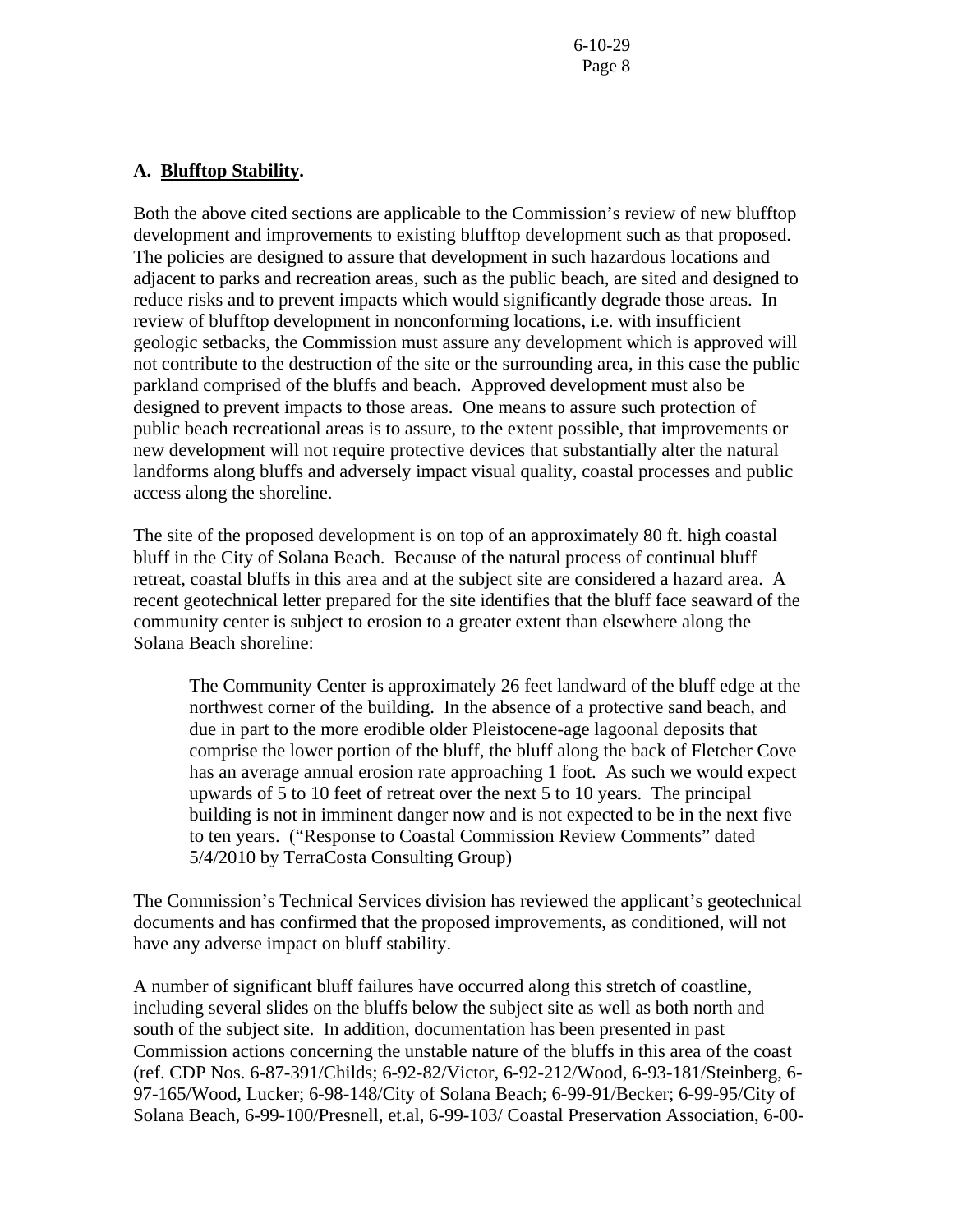66/Pierce, Monroe and 6-02-84/Scism, 06-03-33/Surfsong, 6-04-83/Cumming, Johnson 6-05-72/Las Brisas and 6-07-124/Brehmer, Caccavo.) In addition, projections of sea level rise continue to be updated, with the latest reports estimating a significant rise in sea level over the next 100 years. Clearly, the potential exists for significant bluff retreat in this area.

In response to slope stability problems found in Solana Beach and Encinitas, in the past the Commission typically required that all new development observe a minimum setback of 40 feet from the top of the bluff, with a reduction to 25 feet allowed, subject to the finding of a certified engineering geologist that bluff retreat will not occur to the extent that the principal permitted structure would be endangered within its economic life (75 years). When the County of San Diego had jurisdiction over the area, the County adopted the Coastal Development Area regulations as part of its LCP Implementing Ordinances, which had similar requirements. In its local permitting process, the City of Solana Beach has also utilized a 40 foot setback, which may be reduced to 25 feet following a discretionary review process which finds that the construction will not be subject to foundation failure during the economic life of the structure. However, due to the number of slope collapses in the area and, in the case of Solana Beach, the recent discovery of a mid-bluff layer of clean sands within the bluffs, the Commission now typically requires that a minimum 40-foot setback be maintained for new development in Solana Beach. In addition, the Commission has required a geologist's certification that bluff retreat will not occur to the extent that a seawall or other shoreline protective device would be required to protect the new development within the economic life of the structure. This has actually resulted in the necessary setback to assure structural stability to be far greater than 40 ft. in some cases in Solana Beach and Encinitas.

In the case of the subject community center, the existing structure is sited as close as 26 ft. from the bluff edge, and according to the applicant's geotechnical engineer, the bluff is receding at a rate of approximately 1 foot per year. From the preceding discussion, it would appear that the existing community center, while not currently threatened, will be threatened by coastal erosion within its lifetime and, as such, it raises the issue of how the proposed improvements can be found consistent with section 30253 of the Coastal Act in that they consist of new blufftop development that will likely require shoreline protection within its lifetime. To address these concerns, the Commission must look at the site specific circumstances to determine whether or not the proposed improvements themselves will significantly contribute to the need for existing or future shoreline protection at the subject site.

### **B. Retention of Nonconforming Structures.**

The existing community center structure is non-conforming with respect to the City of Solana Beach Zoning Ordinance regarding setback requirements for blufftop developments. While this zoning ordinance is not the standard of review for this project, it can provide guidance on how non-conforming structures are analyzed and addressed within Solana Beach. Section 17.72.120 of the City's Municipal Code defines a nonconforming structure as a building, structure or improvement that: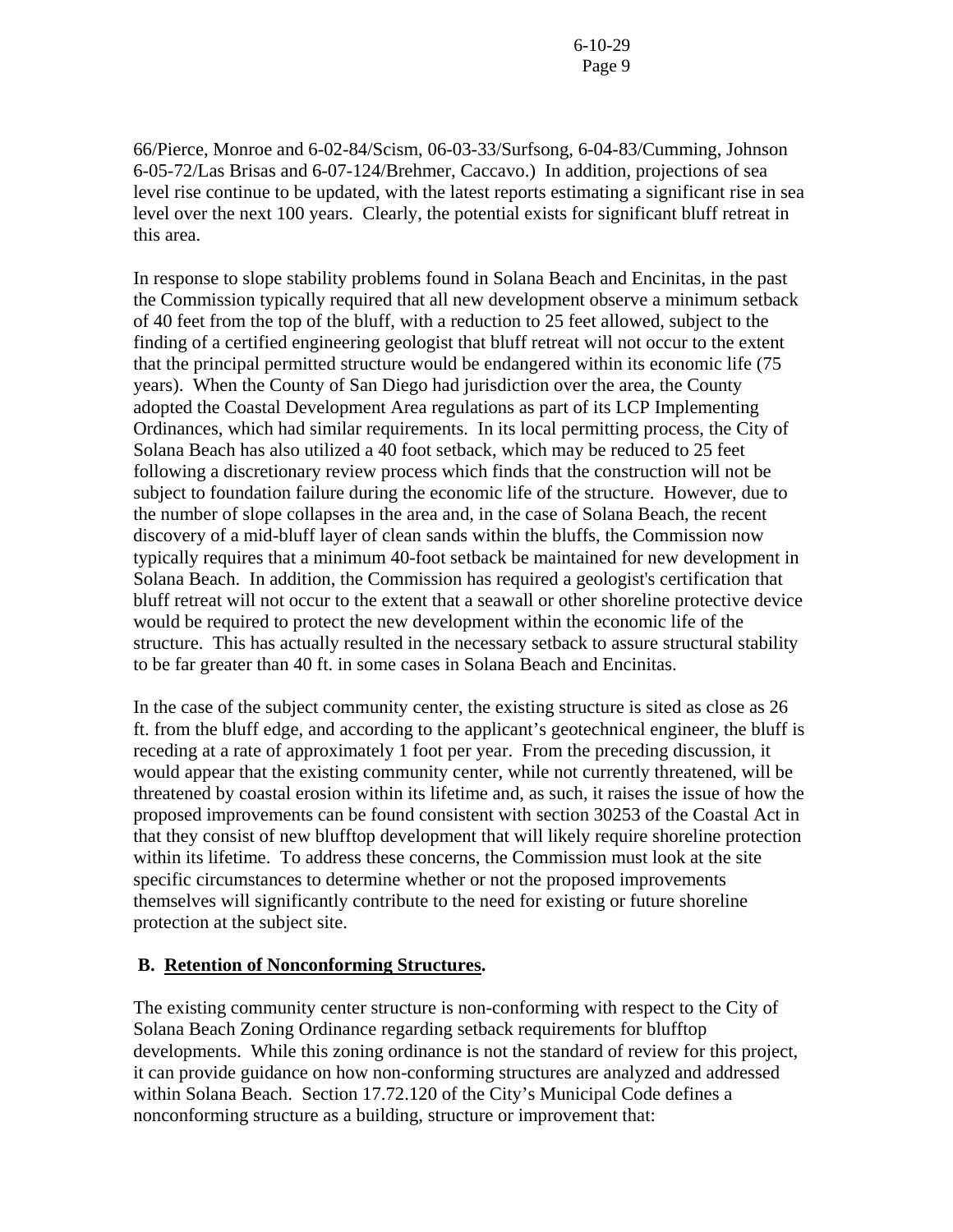1. Does not conform to the development standards described in this title, together with all building standards including, without limitation, height, setbacks, density, parking, type of building, or coverage of lot by structure; and

2. Did comply with the development standards contained in this title in effect at the time the building, structure or improvement was constructed or structurally altered and was lawfully constructed.

The existing structure is located as close as 26 feet from the edge of an approximately 80 ft. high coastal bluff. The City's municipal code requires that blufftop structures be setback at a minimum of 40 feet landward of the bluff edge unless an engineering geology report is prepared that certifies a setback of less than 40 feet (but not less than 25 feet) is adequate to assure the structure will be safe from erosion over an estimated 70 years. The applicant's geotechnical report states that most of the existing structure, located as close as 26 feet of the bluff edge, is not currently threatened by erosion, and based on an estimated site specific erosion rate of approximately 1 foot per year, is unlikely to be threatened by erosion within the next 5 to 10 years. However, with an erosion rate approaching 1 ft. per year, the existing community center is expected to be threatened in less than 70 years. Additionally, by City standards, the existing structure is nonconforming in that it does not maintain a 40 ft. setback from the edge of the bluff.

Section 30253 of the Coastal Act requires that new development be setback to a safe location so as not to require shoreline protection in the future which would result in adverse effects to the natural bluff and beach. The goal of Section 30253 is to avoid construction of upper and lower bluff stabilization devices that alter natural landforms and coastal processes. The question raised by this proposal is how much the existing nonconforming structure can be revised or improved without increasing the geologic risk. In this case, the City's current zoning ordinances relating to nonconforming structures provide some guidance in interpreting when that threshold has been exceeded

The City's nonconforming structure regulations at Section 17.16.040 of the City's Municipal Code identify the type of work that can be done without triggering a requirement to bring a nonconforming structure into conformance with current standards. The regulations indicate "[r]outine internal and external maintenance and repairs may be performed on a nonconforming structure." In addition, Section 17.16.110E states:

Replacement, repair or reinforcement of existing structural components within the existing building envelope of principal residential structures and related accessory structures is allowed as necessary to repair damage from fire, earthquake, flood, weather, sunlight, mold, mildew, termites, accidental or natural causes. Further, reinforcement, augmentation or strengthening of existing structural components within the existing building envelope of these structures when necessary to support fire safety or building safety code improvements shall be allowed.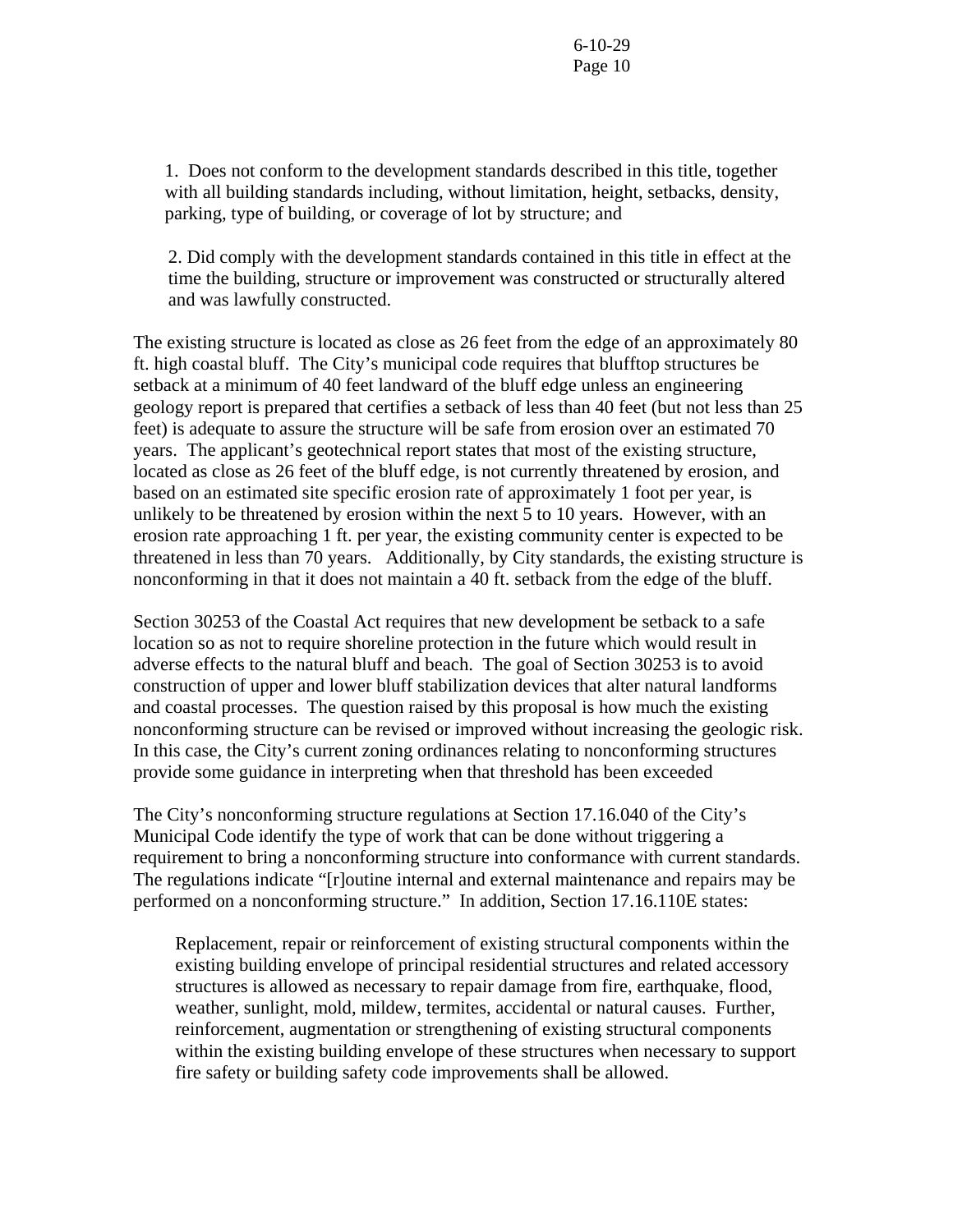Additionally, Section 17.16.060 of the City's Municipal Code allows additions to occur to nonconforming structures as long as the addition does not "increase the size or degree of the existing nonconformity." The purpose of these regulations is to limit the type and extent of work that can be performed on nonconforming structures. And as Section 17.16.060 specifically identifies, "[t]his section shall not be interpreted to allow the reconstruction of a nonconforming structure". Thus, using these guidelines, the issue is whether the proposed project constitutes "routine internal and external repairs" which do not "increase the size or degree of the existing nonconformity" and whether or not the proposed development represents the "reconstruction of a nonconforming structure". In the context of proposals to enlarge and reconstruct existing non-conforming structures, the Commission has in some cases required these structures to be brought into conformity with the shoreline hazard policies of the Coastal Act or certified LCPs (ref. CDP #A-6- LJS-99-160/Summit Resources).

As stated, one of the goals of the Coastal Act is to protect natural bluffs and beaches. New development or reconstruction of a nonconforming structure which has inadequate setbacks to protect it from erosion over its lifetime, will likely result in demands for shoreline protection which can result in adverse impacts to the bluffs and beach. In light of this goal, the Commission finds that the term "repair" is intended to mean minor activities that allow a nonconforming structure to be kept in habitable condition. This term does not include demolition, expansion, construction of additions, and such other work that results in reconstruction of the nonconforming structure. To interpret this term otherwise would allow new development that would conflict with the goals of the Coastal Act.

In the case of the proposed development, the Commission finds that the proposed project results in improvements to a non-conforming structure, allowing the structure to remain in a non-conforming location for a longer period of time. In addition, the Commission finds the proposed interior and exterior improvements and other renovations to the site to be more than routine repair and maintenance, but also not full reconstruction of the structure. Thus, the remaining question is whether the project increases the degree of nonconformity and/or results in an additional threat to the community center structure.

## **C. Does the Project Increase the Degree of Nonconformity.**

The purpose of any nonconforming structure regulations is to allow continued use of existing legal nonconforming structures which were legally constructed but have become nonconforming due to changes beyond the property owner's control, provided the degree of nonconformity is not increased or expanded. These types of regulations are not intended to allow redevelopment of a property solely in reliance on the nonconforming regulations without regard to other requirements for discretionary permits, community land use policies and current zoning requirements. The Commission has found that increasing the size of a nonconforming structure with an inadequate geologic setback increases the degree of nonconformity and extends the time period that the nonconformity will exist, thereby increasing the risk to the structure.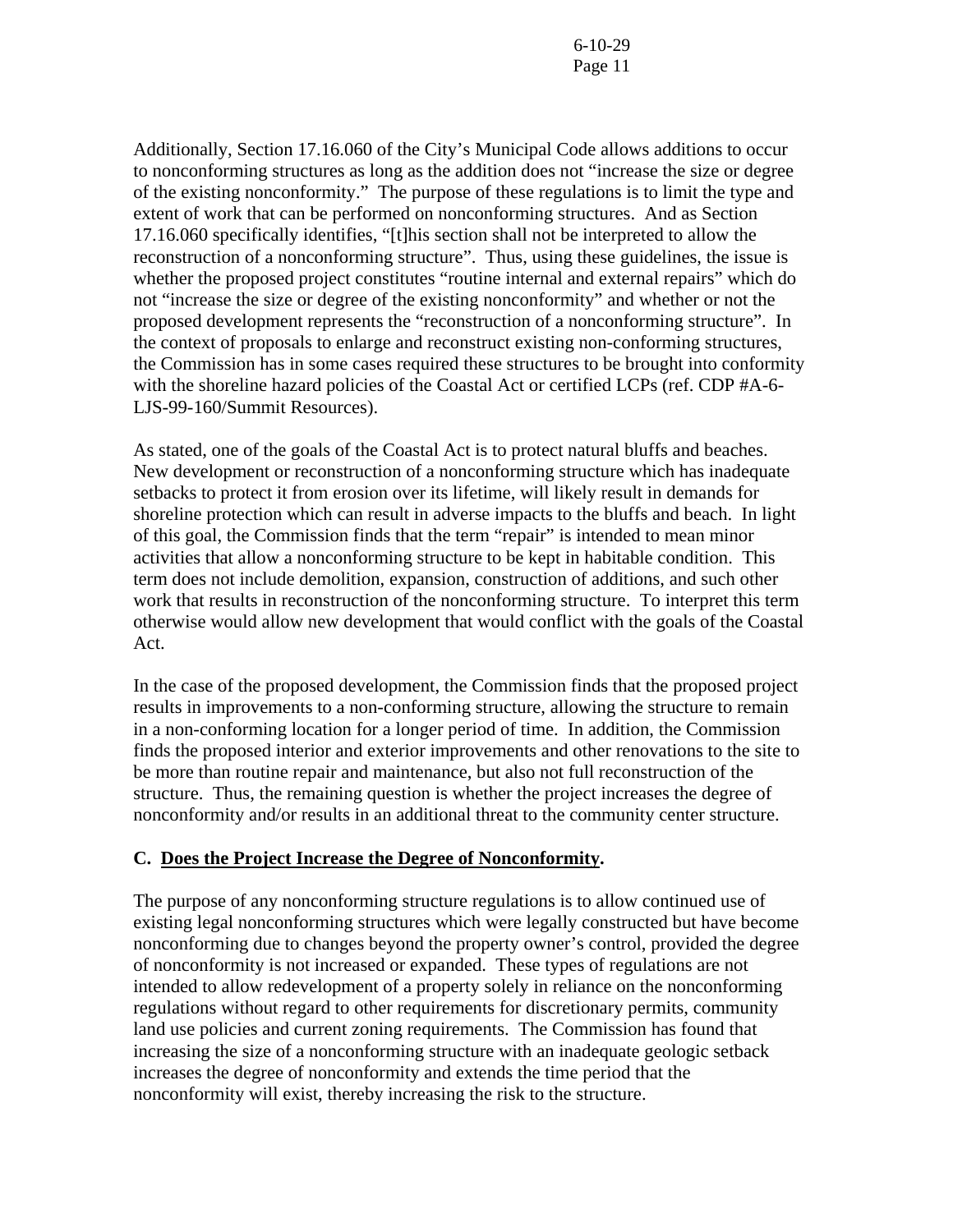As previously described, the proposed project to renovate and improve the existing community center is not a repair or an addition to a nonconforming structure. The question is whether or not the proposed improvements are so substantial that the project essentially consists of rebuilding the community center in its existing non-conforming location, thus resulting in an increase in the degree of non-conformity. However, neither the Coastal Act, nor the City's Municipal Code provide a means to make this determination. What has been done in some coastal jurisdictions is to determine if more than 50% of the exterior walls are being demolished. If more than 50% of the exterior walls are being demolished, then the project is not a remodel and is considered new development. In regards to residential structures, some local governments have adopted a method based on a ratio of the cost of the proposed improvements to the value of the existing home. If, based on this valuation method, the proposed improvements exceed 50% of the value of the home, then the project is no longer considered a remodel and instead is considered new development and must therefore meet all current code requirements relative to setbacks, height, etc. However, the City of Solana Beach does not have either of these provisions in its municipal code and as such, this analysis was not provided.

In this particular case, while the proposed improvements are substantial and clearly go beyond normal repair and maintenance, none of the exterior walls are being demolished, and the Commission finds that the proposed improvements do not result in a greater risk to the existing nonconforming structure over that which currently exists since the footprint of the structure will remain the same. Therefore, the proposed improvements to the existing structure will not result in the need for shoreline protection any more than the need that currently exists.

The existing community center is in a hazardous location, however, and the proposed development will likely increase the amount of time that the structure will remain in its hazardous location. The Commission must therefore ensure that any approved development is conditioned to at least reduce this existing risk. Special Condition #1 has been attached which requires the applicant to submit final plans for the project that demonstrate that all runoff on the top of the bluff is collected and directed away from the bluff and that all permanent irrigation on the blufftop be removed or capped. In review of any development in a blufftop location, the Commission has required implementation of such measures to reduce risk and assure that overall site conditions which could adversely impact the stability of the bluff have been addressed.

Also, due to the inherent risk of developing on an eroding blufftop, as documented by the applicants' geotechnical report, Special Condition #2 requires the applicant to waive any claim of liability against the Commission and to indemnify the Commission against damages that might result from the proposed development. Given that the applicant has chosen to construct the proposed project despite these risks, the applicant must assume the risks. Only as conditioned can the proposed project be found consistent with Sections 30235, 30240 and 30253 of the Coastal Act.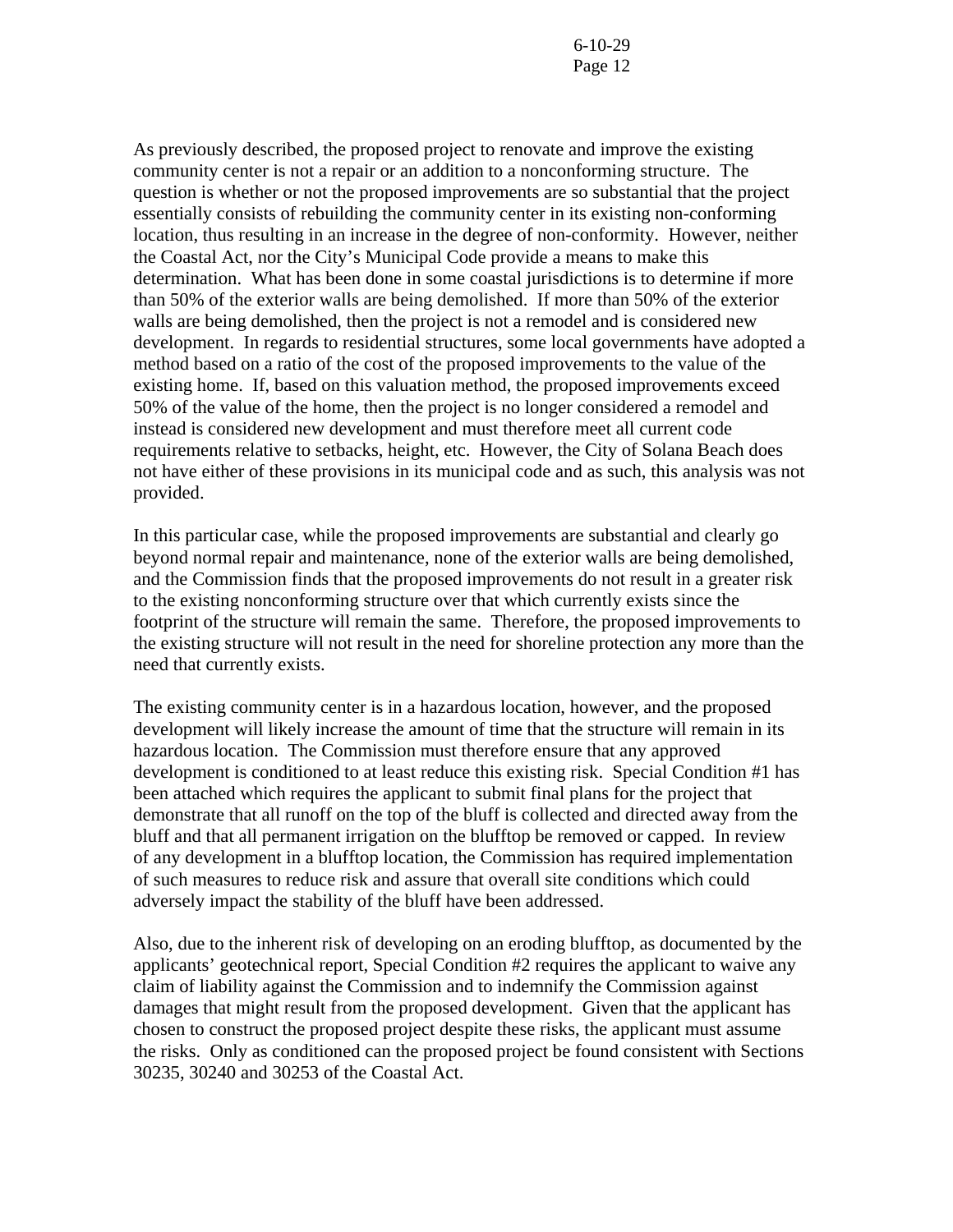The subject site is subject to erosion which may, over time, threaten the existing structure and may result in a request for shoreline protection which would have an adverse impact on the surrounding natural bluffs and the adjacent beach. Special Condition #3 has been attached which requires the applicant to acknowledge that alternative measures which do not result in additional impacts to public property must be analyzed and implemented, if feasible, on the applicant's blufftop property should the need for further stabilization of the community center structure occur. With this condition, current and potential future property owners are put on notice that the site is in a hazardous location and measures on the subject property which would reduce risk to the principal structure should be considered, to provide stability and avoid further impacts to the adjacent public parkland.

Special Condition #4 has been attached which requires that an amendment be approved for any future additions to the structure or other development as defined by the Coastal Act on the subject site. Requiring an amendment for all future development allows the Commission to insure that such development will not create or lead to the instability of the coastal bluffs, impacts to public access, adverse visual impacts or result in the construction or enlargement of the existing structure in a high risk area.

Because erosion and landslides are caused by a variety of factors, including overwatering on the blufftop and inappropriate drainage, Special Condition #1a prohibits the applicant from having permanent irrigation devices on top of the bluff. In addition, landscaping that is not drought-tolerant may require irrigation that could contribute to erosion of the blufftop. Special Condition #2 has been attached to address this risk by requiring any future landscaping on the site be limited to drought-resistant, native or noninvasive species, which will help serve to reduce the need for irrigation.

In summary, based on the geotechnical report submitted by the applicant, a significant portion of the existing community center is located seaward of the 40 ft. setback line and will likely be threatened by erosion within the next 70 years and thus, is non-conforming. While the Commission is concerned that remodeling and improvements to existing nonconforming blufftop structures not result in an increase of the nonconformity in a way that would heighten the risk or require new or additional shoreline protection in the future, such is not the case here. Although much of the existing structure is in a location where the Commission could not now authorize new development, due to the threat from shoreline erosion and bluff failure, the proposed development represents improvements to a non-conforming blufftop structure, without increasing the degree of non-conformity or resulting in an additional or increased threat to the existing structure. The proposed development, therefore, does not warrant requiring the entire existing structure to be brought into conformance with the blufftop setback requirements for new development. Therefore, the Commission finds the subject development, as conditioned, consistent with Section 30240 and 30253 of the Coastal Act.

 **3. Visual Resources**. Sections 30251, and 30240 f the Coastal Act require that the scenic and visual qualities of coastal areas be protected, that new development adjacent to park and recreation areas be sited so as to not degrade or impact the areas and that new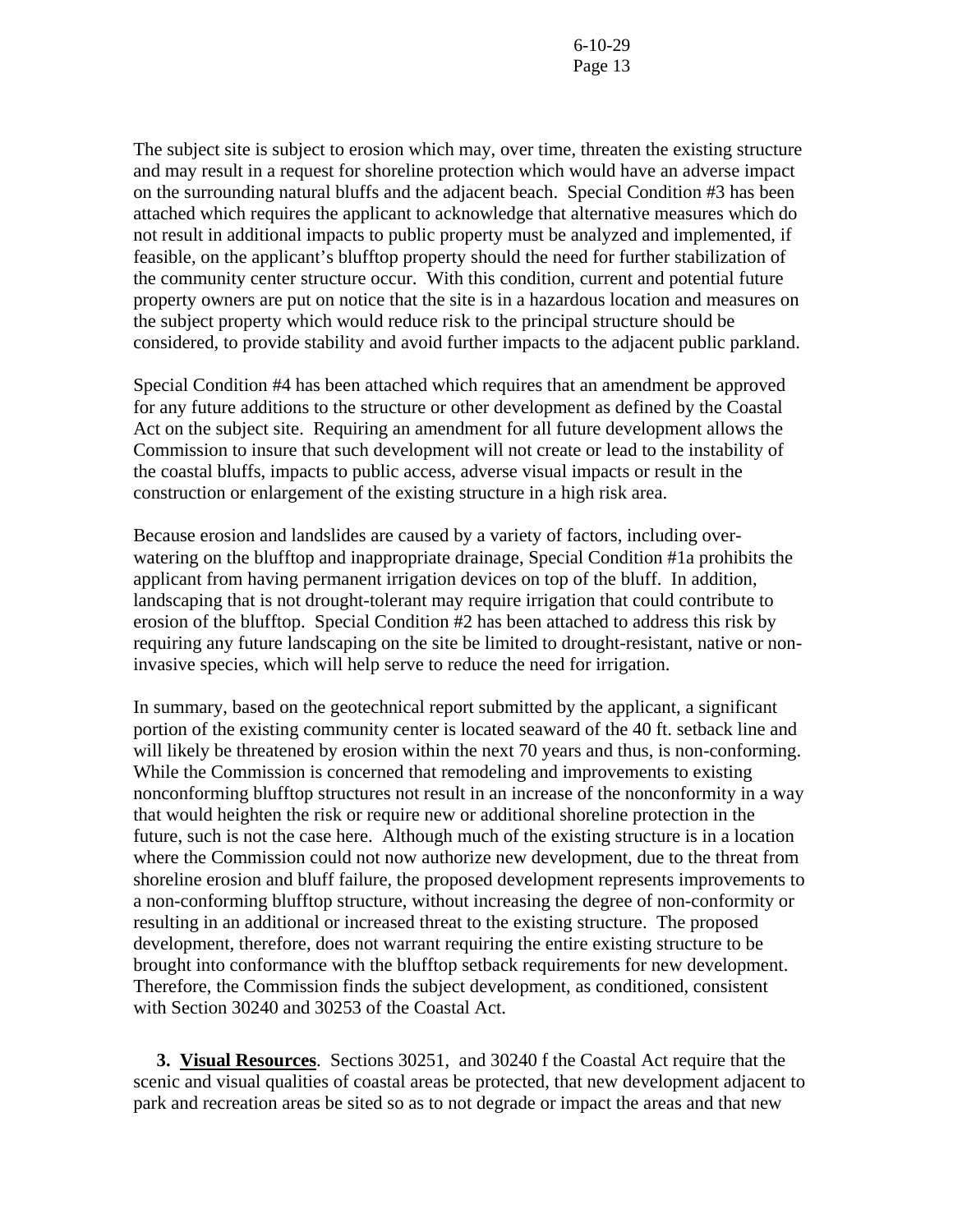development not significantly adversely affect coastal resources. These sections specifically provide:

### **Section 30251**

The scenic and visual qualities of coastal areas shall be considered and protected as a resource of public importance. Permitted development shall be sited and designed to protect views to and along the ocean and scenic coastal areas, to minimize the alteration of natural land forms, to be visually compatible with the character of surrounding areas, and, where feasible, to restore and enhance visual quality in visually degraded areas.

### **Section 30240**

 $[\ldots]$ 

 (b) Development in areas adjacent to environmentally sensitive habitat areas and parks and recreation areas shall be sited and designed to prevent impacts which would significantly degrade those areas, and shall be compatible with the continuance of those habitat and recreation areas.

The subject development involves improvements to an existing one-story blufftop structure (community center). The development site is located within a public park and adjacent to a residential neighborhood consisting of single-family homes of similar bulk and scale to the proposed development. The proposed development does not include any change to the footprint or height of the existing structure. Although the existing structure is not visible from the beach below, the proposed development will improve the exterior appearance of the structure, but not enlarge it in any way and as such, no public views will be blocked. In addition, views across the site to the shoreline are not currently available. Therefore, it is not anticipated that the proposed development will have any adverse effect on scenic or visual resources, and the project, as proposed, may be found consistent with Section 30251 of the Coastal Act.

**4. Runoff/Water Quality**. Section 30231 of the Coastal Act requires that the biological productivity of coastal waters be maintained by, among other means, controlling runoff. Specifically, it reads:

 The biological productivity and the quality of coastal waters, streams, wetlands, estuaries, and lakes appropriate to maintain optimum populations of marine organisms and for the protection of human health shall be maintained and, where feasible, restored through, among other means, minimizing adverse effects of waste water discharges and entrapment, controlling runoff, ....

The proposed development will be located at the top of the bluffs overlooking the Pacific Ocean. As such, drainage and run-off from the development could potentially affect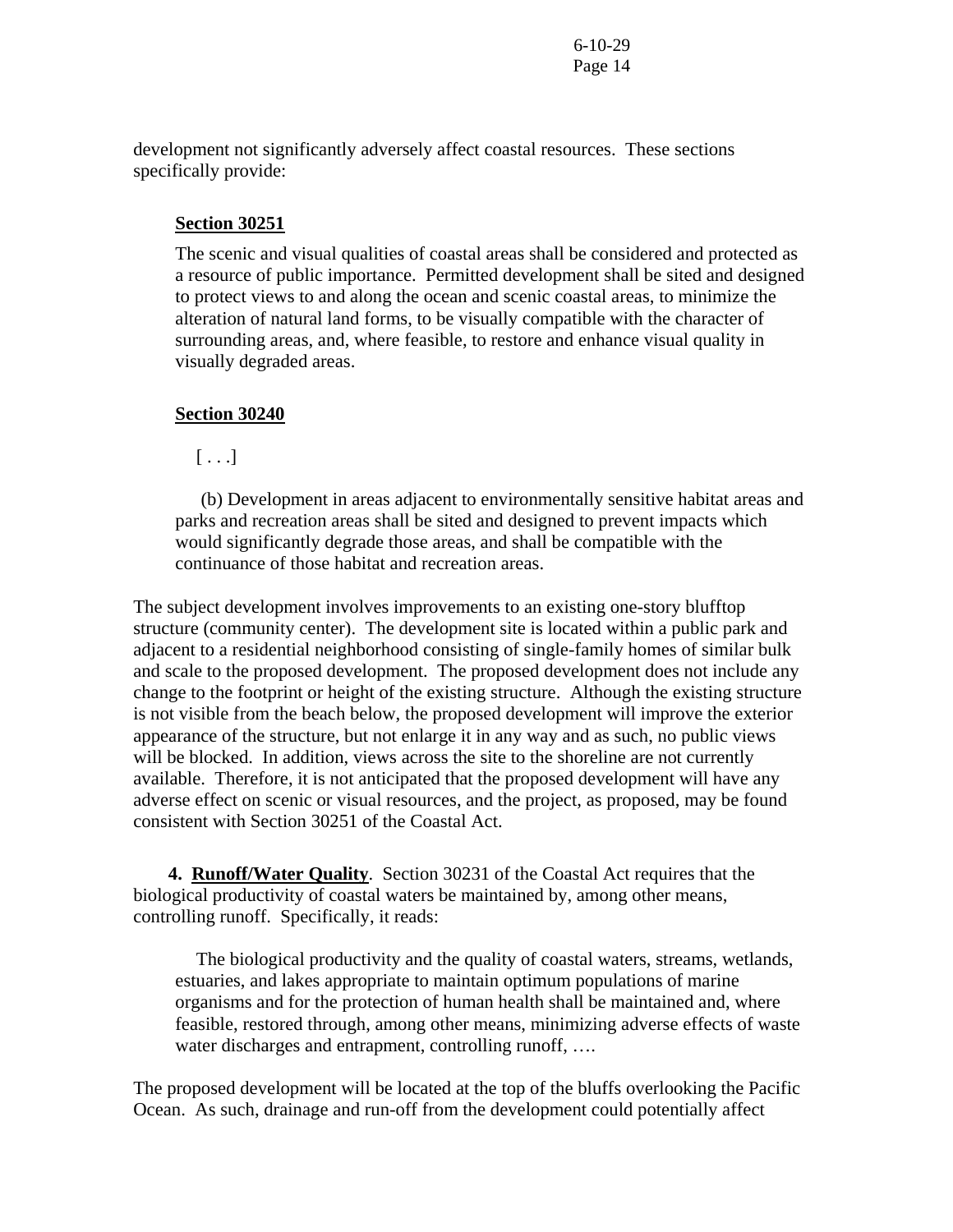water quality of coastal waters as well as adversely affect the stability of the bluffs. To reduce the risk associated with unattended running or broken irrigation systems, Special Condition #1a restricts the applicant from installing permanent irrigation devices and requires the removal or capping of any existing permanent irrigation systems. In addition, in order to protect coastal waters from the adverse effects of polluted runoff, the Commission has typically required that all runoff from impervious surfaces be directed through landscaping as a filter mechanism prior to its discharge into the street. In this case, however, directing runoff into blufftop landscape areas could have an adverse effect on bluff stability by increasing the amount of ground water within the bluff material that can lead to bluff failures. Therefore, in this case, reducing the potential for water to be retained on the site will be more protective of coastal resources. Special Condition 1B is therefore required to ensure that runoff from the property is collected and directed towards the street, not the bluff. In addition, the restriction on irrigation will minimize the amount of polluted runoff from the property to the extent feasible. Therefore, the Commission finds the proposed project consistent with Sections 30231 of the Coastal Act.

- **5. Public Access**. Section 30212 of the Coastal Act requires, in part:
	- (a) Public access from the nearest public roadway to the shoreline and along the coast shall be provided in new development projects except where:
	- (1) it is inconsistent with public safety, military security needs, or the protection of fragile coastal resources,
	- (2) adequate access exists nearby, or,  $\dots$

The subject site is located between the Pacific Ocean and the first public roadway, which in this case is Pacific Avenue. The project site is located between a developed singlefamily residential neighborhood and Fletcher Cove Beach Park on an approximately 80 ft.-high coastal blufftop lot. Vertical access through the site is not necessary nor warranted, given the fragile nature of the bluffs. Adequate public vertical access is provided immediately south of the subject site at Fletcher Cove Beach Park. Therefore, the proposed project will have no impact on public access, consistent with the public access policies of the Coastal Act.

 **6. Local Coastal Planning**. Section 30604(a) also requires that a coastal development permit shall be issued only if the Commission finds that the permitted development will not prejudice the ability of the local government to prepare a Local Coastal Program (LCP) in conformity with the provisions of Chapter 3 of the Coastal Act. In this case, such a finding can be made.

The subject site was previously in the County of San Diego's jurisdiction, but is now within the boundaries of the City of Solana Beach. The City has submitted a Land Use Plan for Commission review which is expected to be heard by the Commission sometime in the near future. The draft LUP initially contained some innovative components,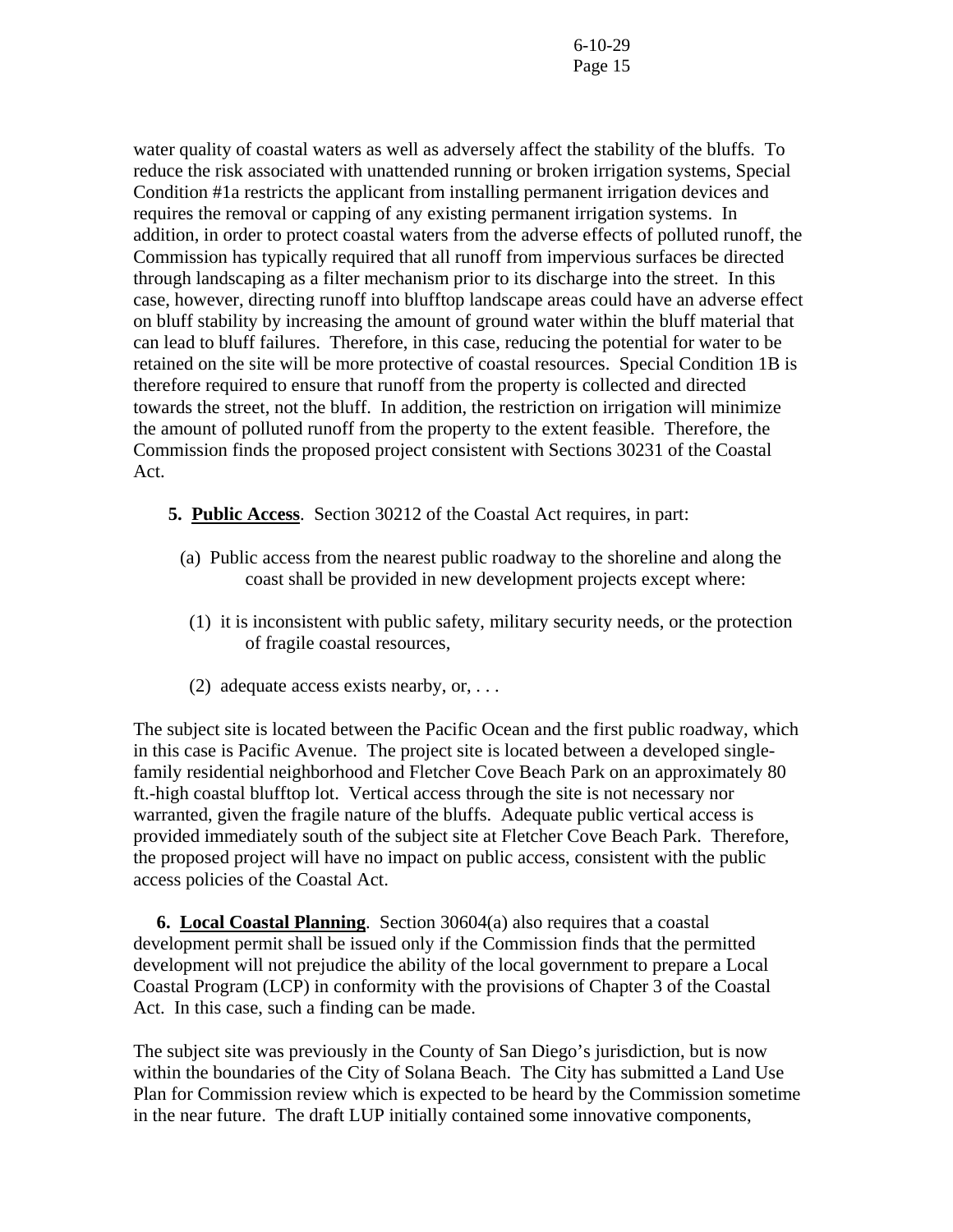including a proposal to develop a plan to remove seawalls over time and retreat the line of structures and/or acquire blufftop properties. However, such a comprehensive program must include a combination of measures that address proper design and siting of new development and additions to existing development to avoid both perpetuation of lower seawalls and total armoring of the bluff. A combination of anticipated lower bluff stabilization, along with measures to reduce the size of blufftop structures and move the line of development inland, could avoid the need for mid- and upper bluff stabilization in some cases.

In the case of the subject development, the proposed improvements to the existing community center structure, as conditioned, have been found to be consistent with the Chapter 3 policies of the Coastal Act in that the proposed development will not result in reconstruction of an existing structure within the geologic setback area such that, as a result of the proposed improvements, new or additional bluff and/or shoreline protection would be necessary in the future. It is expected that the City's LCP will include ordinances to address the issues associated with improvements to existing nonconforming structures in order to meet the requirements of the Coastal Act.

The location of the proposed development is designated for open space and recreation uses in the City of Solana Beach Zoning Ordinance and General Plan, and was also designated for those uses under the County LCP. As conditioned, the subject development is consistent with these requirements. Based on the above findings, the proposed development is consistent with the Chapter 3 policies of the Coastal Act. Therefore, the Commission finds that approval of the proposed development, as conditioned, will not prejudice the ability of the City of Solana Beach to complete a certifiable local coastal program. However, these issues of shoreline planning will need to be addressed in a comprehensive manner in the future through the City's LCP certification process

 **7. Consistency with the California Environmental Quality Act (CEQA).** Section 13096 of the Commission's Code of Regulations requires Commission approval of Coastal Development Permits to be supported by a finding showing the permit, as conditioned, to be consistent with any applicable requirements of the California Environmental Quality Act (CEQA). Section 21080.5(d)(2)(A) of CEQA prohibits a proposed development from being approved if there are feasible alternatives or feasible mitigation measures available which would substantially lessen any significant adverse effect which the activity may have on the environment.

The proposed project has been conditioned in order to be found consistent with the Chapter 3 policies of the Coastal Act. Mitigation measures, including conditions addressing assumption of risk, future development and submittal of final project plans will minimize all adverse environmental impacts. As conditioned, there are no feasible alternatives or feasible mitigation measures available which would substantially lessen any significant adverse impact which the activity may have on the environment. Therefore, the Commission finds that the proposed project is the least environmentally-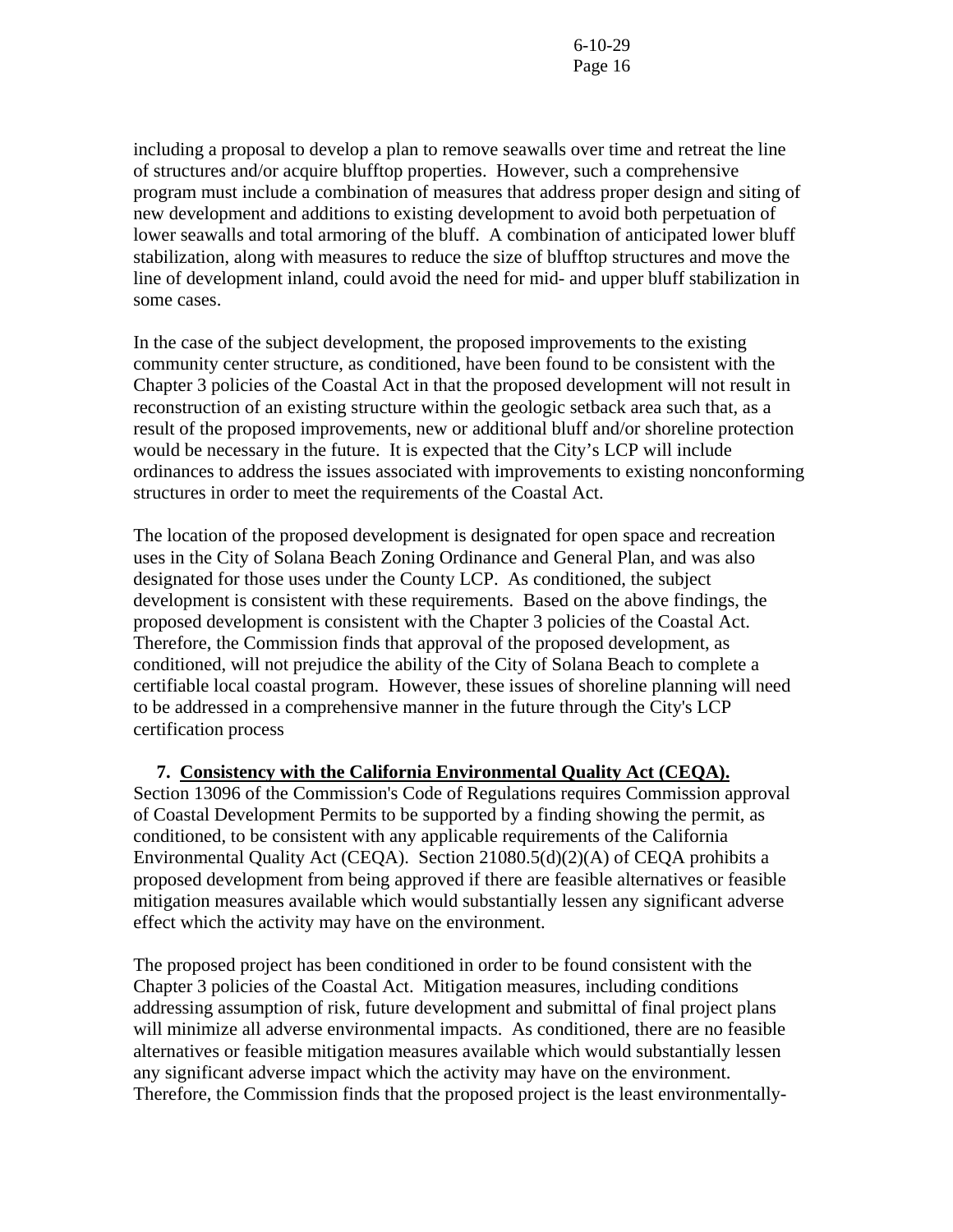damaging feasible alternative and is consistent with the requirements of the Coastal Act to conform to CEQA.

# STANDARD CONDITIONS:

- 1. Notice of Receipt and Acknowledgment. The permit is not valid and development shall not commence until a copy of the permit, signed by the permittee or authorized agent, acknowledging receipt of the permit and acceptance of the terms and conditions, is returned to the Commission office.
- 2. Expiration. If development has not commenced, the permit will expire two years from the date on which the Commission voted on the application. Development shall be pursued in a diligent manner and completed in a reasonable period of time. Application for extension of the permit must be made prior to the expiration date.
- 3. Interpretation. Any questions of intent or interpretation of any condition will be resolved by the Executive Director or the Commission.
- 4. Assignment. The permit may be assigned to any qualified person, provided assignee files with the Commission an affidavit accepting all terms and conditions of the permit.
- 5. Terms and Conditions Run with the Land. These terms and conditions shall be perpetual, and it is the intention of the Commission and the permittee to bind all future owners and possessors of the subject property to the terms and conditions.

(G:\San Diego\Reports\2010\6-10-029 Solana Beach Comm Center.doc)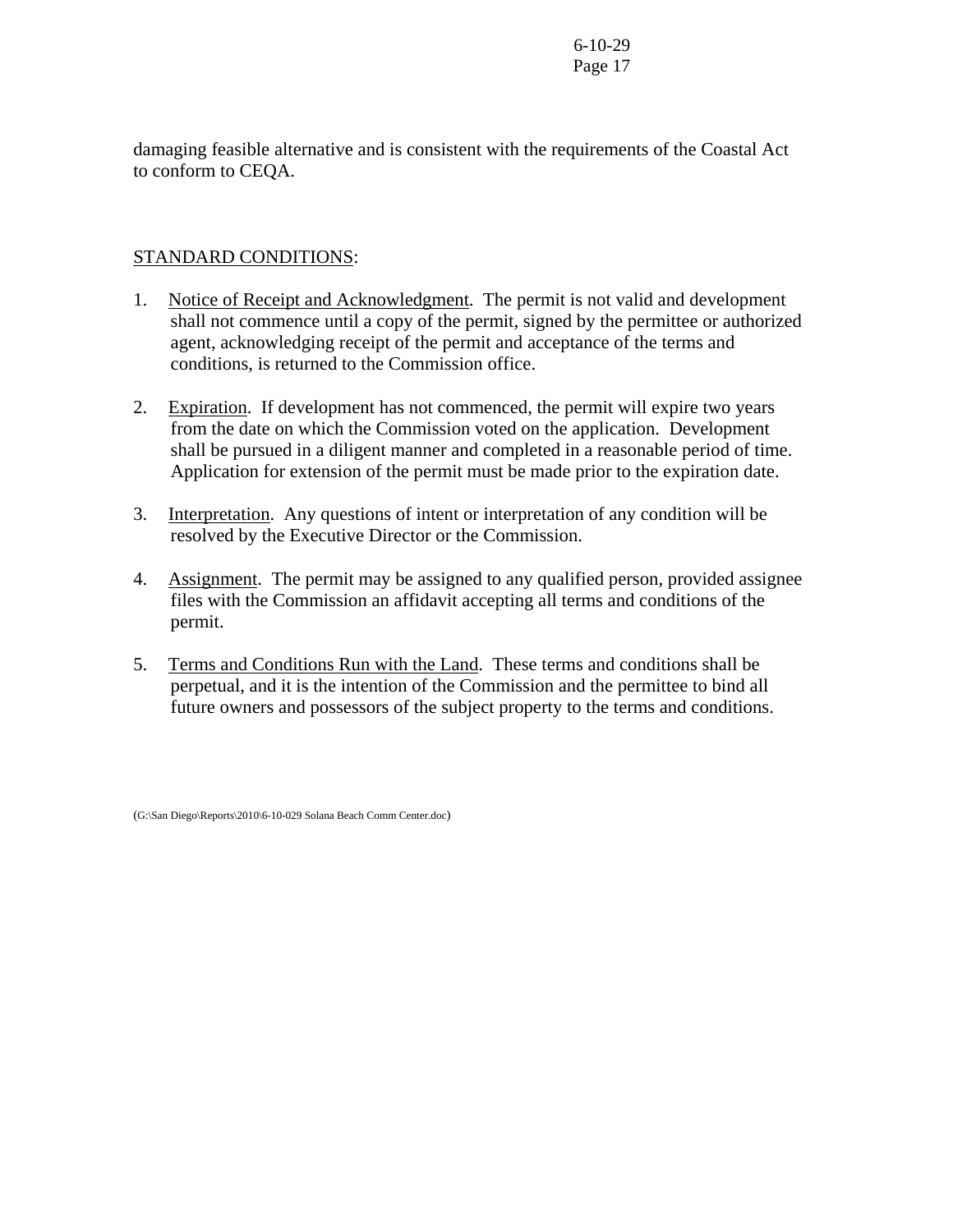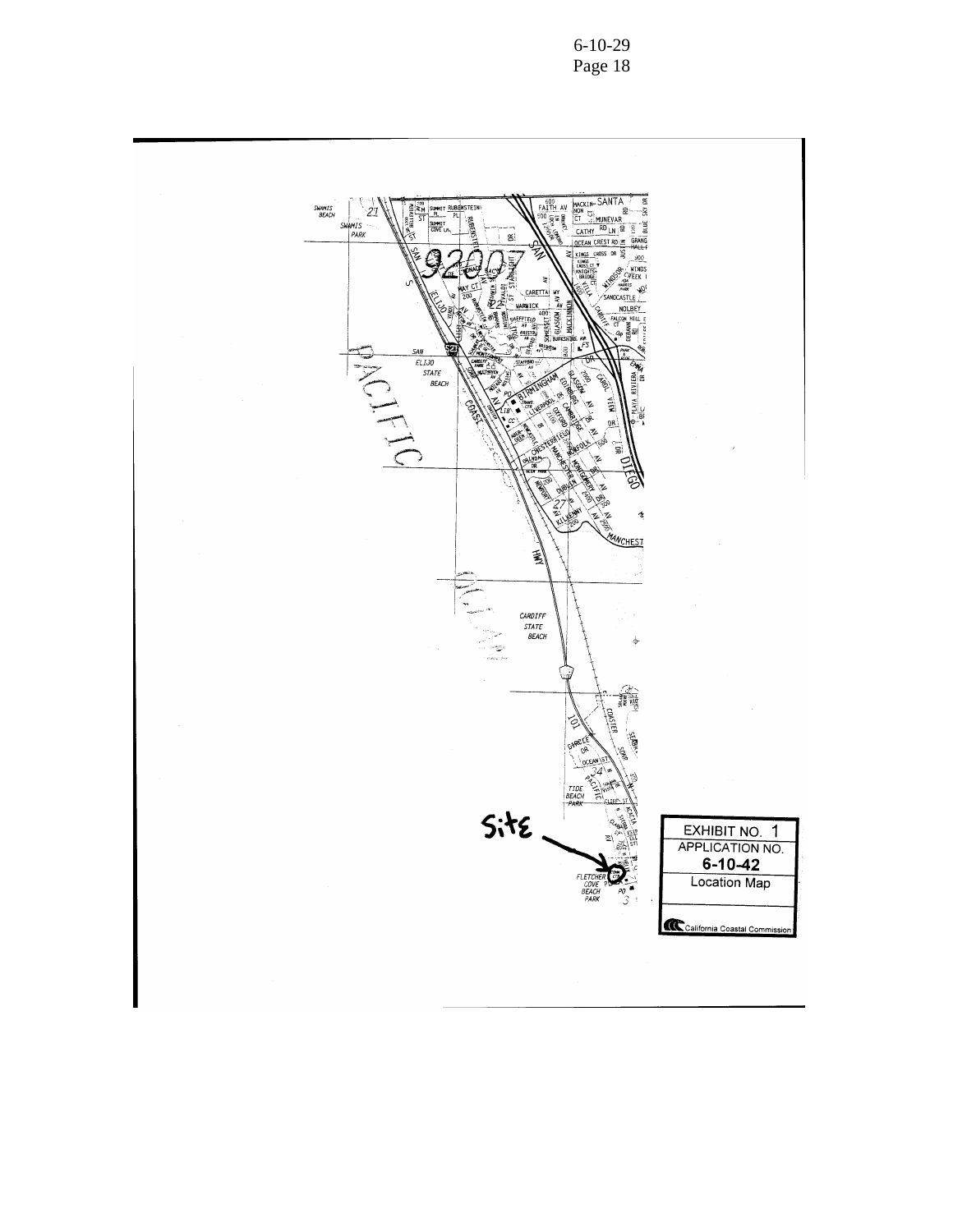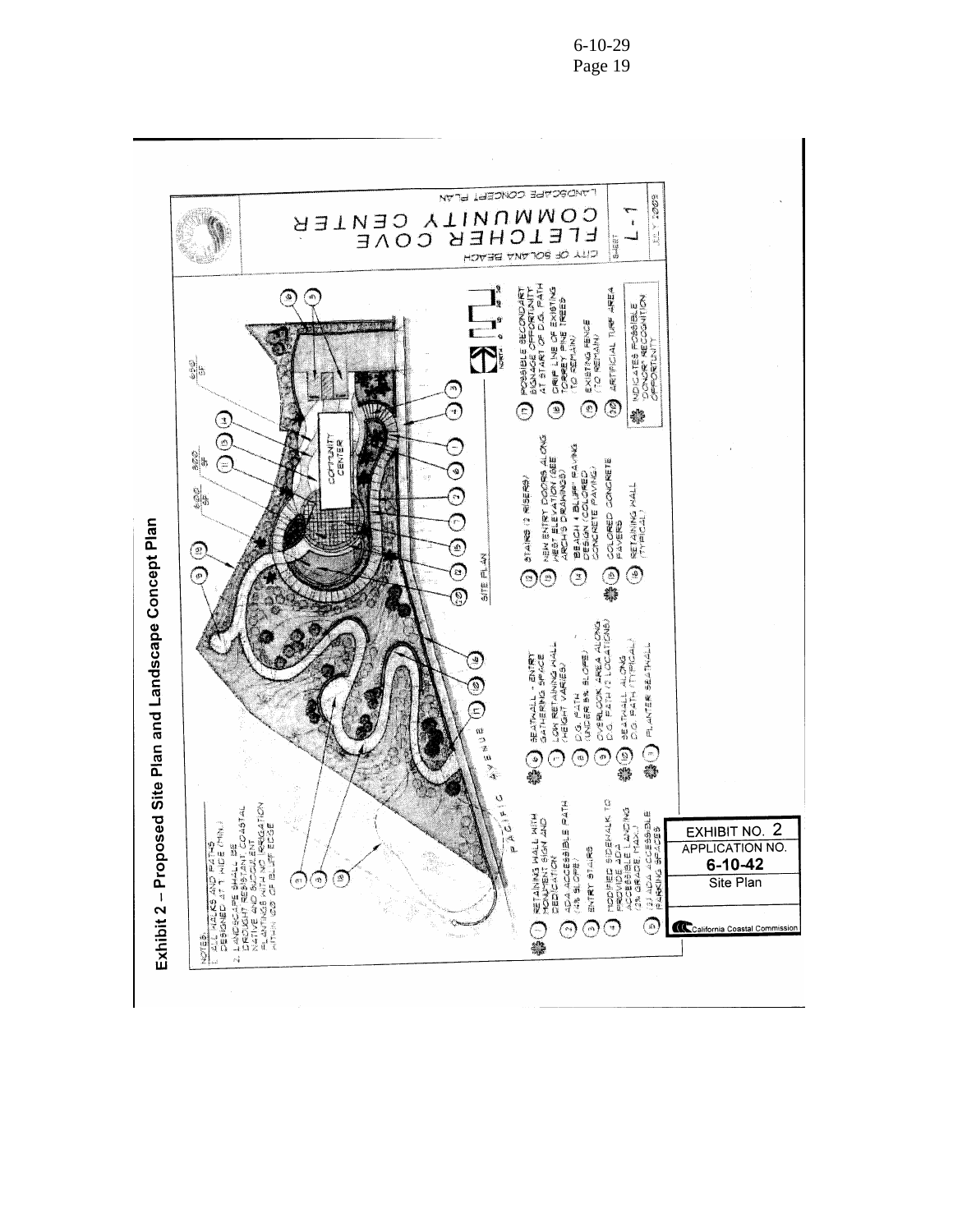